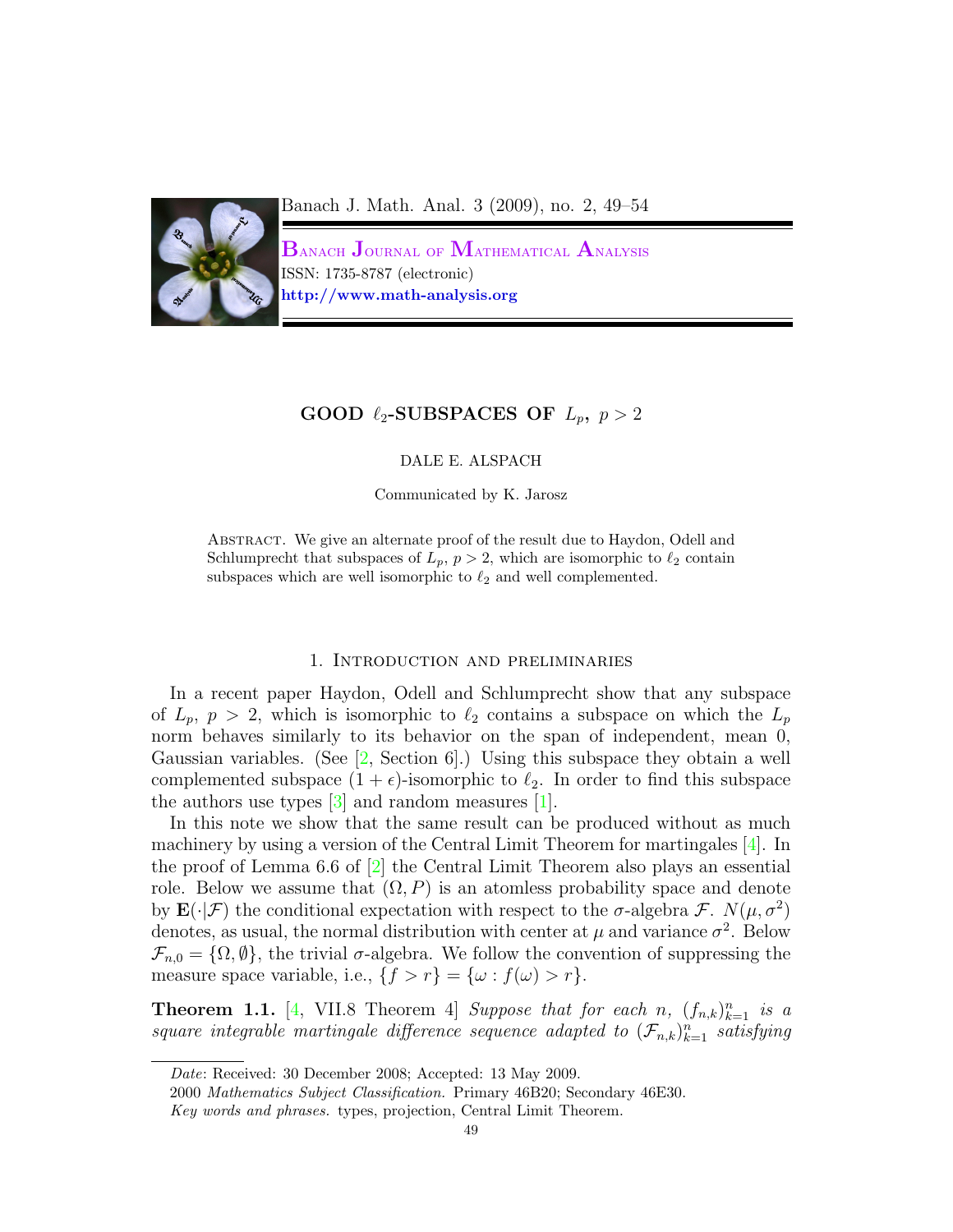the Lindeberg condition: for every  $\epsilon > 0$ ,

$$
\lim_{n\to\infty}\sum_{k=1}^n\mathbf{E}(f_{n,k}^21_{\{|f_{n,k}|>\epsilon\}}|\mathcal{F}_{n,k-1})=0,
$$

in probability. If

$$
\lim_{n \to \infty} \sum_{k=1}^{n} \mathbf{E}(f_{n,k}^2 | \mathcal{F}_{n,k-1}) = \sigma^2 \text{ in probability}
$$

then

$$
\lim_{n \to \infty} \sum_{k=1}^{n} f_{n,k} = N(0, \sigma^2) \text{ in distribution.}
$$

Our argument uses the limiting conditional variance as in [\[2\]](#page-5-0) and we borrow a few facts from that paper. If  $(x_n)$  is a weakly null sequence in  $L_p$  such that  $(x_n^2)$  converges weakly in  $L_{p/2}$  to v, then v is the limiting conditional variance of  $(x_n)$ . Recall that a subset U of  $L_p(\Omega, P)$  is said to be p-uniformly integrable if for every  $\epsilon > 0$  there is a  $\delta$  such that if A is measurable and  $P(A) < \delta$  then for all  $f \in U$ ,  $\mathbf{E}(|f|^p 1_A) < \epsilon$ . An equivalent definition is that there exists K such that for all  $f \in U$ ,  $\mathbf{E}(|f|^p 1_{\{|f| > K\}}) < \epsilon$ . Also it is easy to see that the negation is equivalent to: there is an  $\epsilon > 0$  and a sequence  $(f_i)$  in U and a sequence of disjoint measurable sets  $(A_j)$  such that  $\mathbf{E}(|f_j|^p 1_{A_j}) \geq \epsilon$  for all j.

<span id="page-1-0"></span>**Lemma 1.2.** [\[2,](#page-5-0) Lemma 5.3] Let  $(x_n)$  be a martingale difference sequence which is p-uniformly integrable. Then set of linear combinations of  $(x_n)$  with coefficients in the unit sphere of  $\ell_2$  is p-uniformly integrable.

Our goal is to prove the following.

<span id="page-1-1"></span>**Theorem 1.3.** Suppose that X is a subspace of  $L_p$  for some  $p, 2 < p < \infty$ , which is isomorphic to  $\ell_2$ . Then for every  $\epsilon > 0$  there is a sequence  $(z_n)$  in X such that for all  $(c_n)$  in  $\ell_2$ ,

$$
(1 - \epsilon) \left(\sum_{n=1}^{\infty} c_n^2\right) \le \left\|\sum_{n=1}^{\infty} c_n z_n\right\| \le (1 + \epsilon) \left(\sum_{n=1}^{\infty} c_n^2\right)
$$

and  $[z_n]$  is complemented in  $L_p$  with a projection of norm less than  $(1 + \epsilon)\gamma_p$ , where  $\gamma_p$  is the norm of a symmetric Gaussian random variable. Moreover, if  $(x_n)$  is a normalized sequence in X equivalent to the unit vector basis of  $\ell_2$  with limiting conditional variance v, then  $(z_n)$  can be chosen with limiting conditional variance v.

This result is implicit in the proof of Theorem 6.8 of [\[2\]](#page-5-0). The proof given here can also be used to prove that result since it produces a stabilized  $\ell_2$ -sequence with the required limiting conditional variance.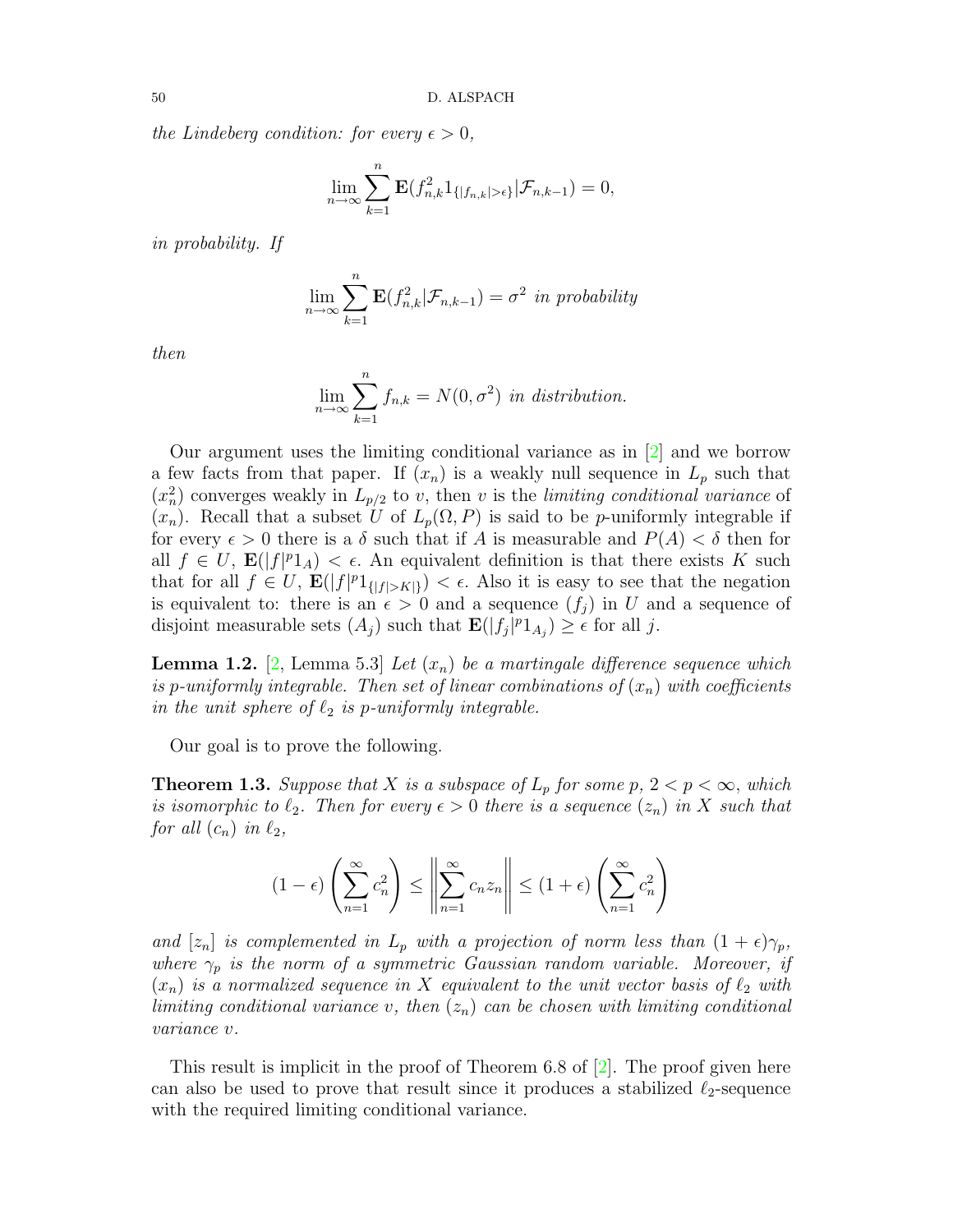### 2. Proof of the Theorem

The proof is mostly reductions to a simple situation where the Central Limit Theorem can be easily applied. Except for the results cited above the proof uses only basic measure theory and functional analysis.

*Proof.* Let  $(x_n)$  be a normalized sequence in X equivalent to the unit vector basis of  $\ell_2$  with limiting conditional variance v. Because  $(x_n)$  is weakly null, we may assume by passing to a subsequence and perturbing that  $(x_n)$  is a martingale difference with respect to some increasing family of  $\sigma$ -algebras,  $(\mathcal{G}_n)$ . We may assume that the simple functions with respect to  $\cup \mathcal{G}_n$  are dense in  $L_p(\Omega, P)$  for all  $p, 1 \leq p < \infty$ .

Our first step is to replace  $(x_n)$  by a sequence of blocks  $(y_k)$  of  $(x_n)$  so that  $(y_k)$  is uniformly p-integrable. (See Lemma 5.4 of [HOS] for a similar argument.) Let

 $a = \sup\{\epsilon : \text{ there exists } (n_j) \text{ and disjoint measurable sets } (A_j)\}$ 

such that  $||x_{n_j|A_j}|| \geq \epsilon$ .

 $\frac{1}{2}$ 

Then choose a subsequence  $(n_j)$  and a sequence of disjoint sets  $(A_j)$  so that the supremum is achieved, i.e.,  $\lim \|x_{n_j\}_{A_j}\|=a$ . Moreover by taking an appropriate subsequence of the  $\sigma$ -algebras and relabeling we may assume that  $A_j$  is in  $G_{n_j}$ for each j. It follows that  $(x_{n_j} 1_{\Omega \setminus A_j})$  is a martingale difference. Moreover by the choice of  $(A_{n_j})$ ,  $(x_{n_j} 1_{\Omega \setminus A_j})$  must be *p*-uniformly integrable.

Let  $(K_m)$  be finite subsets of N such that  $\max K_m < \min K_{m+1}$  for all m and strictly increasing cardinality. Let  $y_m = |K_m|^{-1/2} \sum_{j \in K_m} x_{n_j}$  for all m, where  $|F|$ denotes the cardinality of F.

Observe that

$$
\| |K_m|^{-1/2} \sum_{j \in K_m} x_{n_j} 1_{A_j} \| = |K_m|^{-1/2} \left( \sum_{j \in K_m} \| x_{n_j} \|_{A_j} \|^p \right)^{1/p} \leq a |K_m|^{(2-p)/(2p)}.
$$

Because  $p > 2$ , this goes to zero as m increases. A norm perturbation of a puniformly integrable sequence is also  $p$ -uniformly integrable and thus it follows from Lemma [1.2](#page-1-0) that  $(y_m)$  is p-uniformly integrable. Further notice that  $(y_m^2)$ converges weakly to v. Indeed

$$
y_m^2 = |K_m|^{-1} \sum_{j \in K_m} x_{n_j}^2 + |K_m|^{-1} \sum_{r,s \in K_m, r \neq s} 2x_{n_s} x_{n_r}.
$$

By our assumption on the family  $(\mathcal{G}_n)$ , every element in  $L^*_{p/2}$  can be approximated in norm as close as required by  $\mathcal{G}_n$ -measurable simple functions for *n* sufficiently large. Thus for m sufficiently large for all  $r, s \in K_m, r \neq s, x_{n_r} x_{n_s}$  is orthogonal to  $L_{p/2}(\Omega, \mathcal{G}_n, P)^*$  and hence  $|K_m|^{-1} \sum_{r,s \in K_m, r \neq s} 2x_{n_s}x_{n_r}$  tends to 0 weakly.

Our next step is to show that we may assume

(\*) v is measurable with respect to some finite (cardinality)  $\sigma$ algebra  $\mathcal{G}_0$  and that  $(y_n)$  is a *p*-uniformly integrable martingale difference sequence such that  $\mathbf{E}(y_n|\mathcal{G}_0) = 0$  for all n.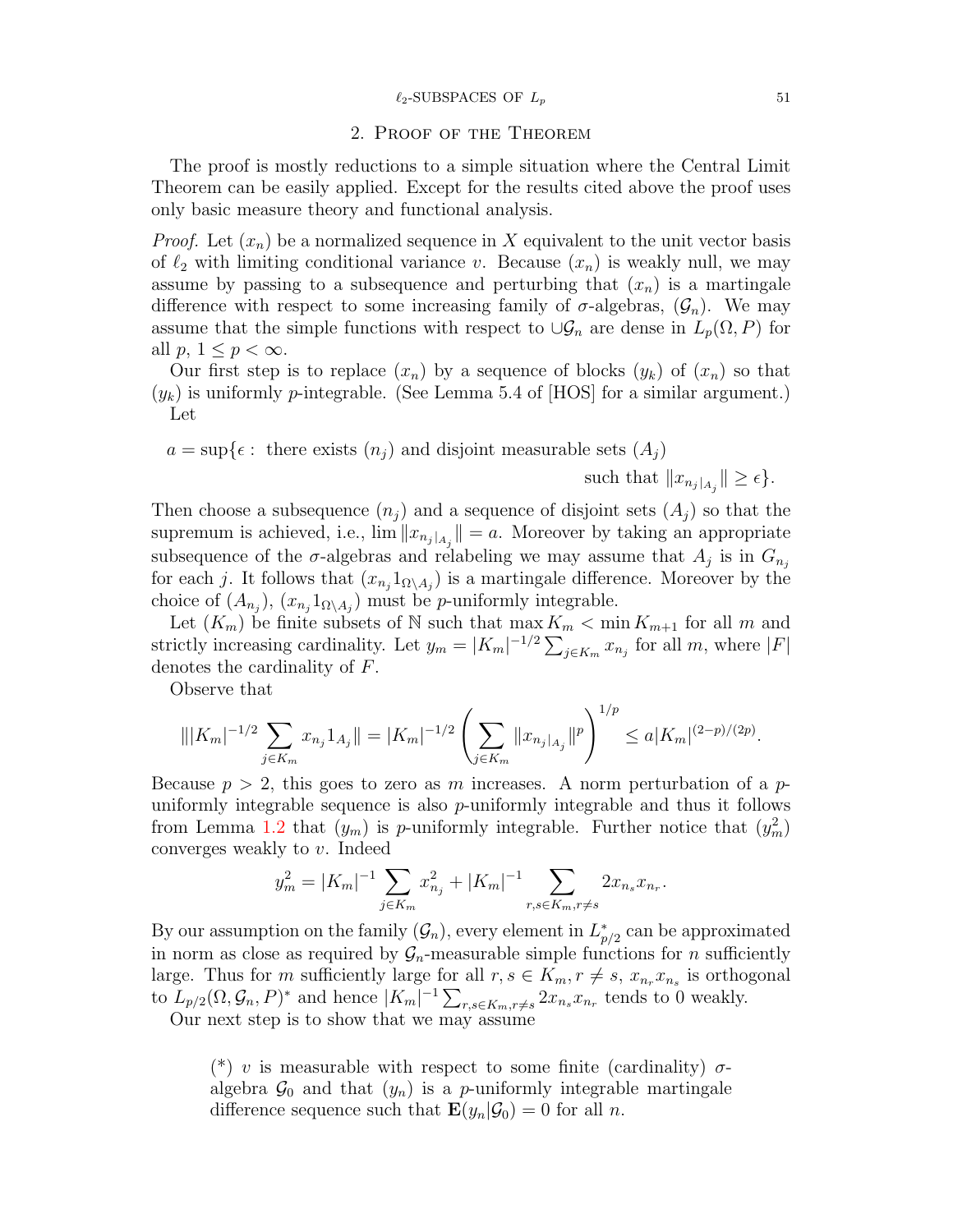#### 52 D. ALSPACH

By another application of Lemma [1.2](#page-1-0) the set S of all linear combinations of  $(y_n)$  with coefficients in the sphere of  $\ell_2$  is p-uniformly integrable. Let  $\epsilon > 0$  and choose  $\delta > 0$  such that for all  $z \in S$ , if B is measurable with  $P(B) < \delta$  then  $E(|z|^p1_B) < \epsilon$ . Choose  $M_0 > 0$  such that  $P({v \leq M_0}) < \delta/2$  and  $M_1 > 0$  such that  $P({v > M_1}) < \delta/2$ . Let  $A = {v \le M_0} \cup {v > M_1}$ . Then if  $z \in S$ ,  $\mathbf{E}(|z|^p1_A) < \epsilon$ . Consequently we may (and do) assume by a norm perturbation that  $y_n1_A = 0$  and that v and  $1/v$  are bounded on the support of v.

Let  $\rho > 0$ . Let  $R_0$  and  $R_1$  be integers such that  $(1+\rho)^{R_0} \leq M_0$  and  $(1+\rho)^{R_1} >$  $M_1$ . For each  $r, R_0 \le r < R_1$ , let  $A_r = \{(1+\rho)^r \le v < (1+\rho)^{r+1}\}$ . Let

$$
w = 1_{\Omega \setminus \text{supp}v} + \sum_{r=R_0}^{R_1 - 1} \frac{(1+\rho)^r}{v} 1_{A_r}.
$$

Notice that for all  $r, 1 \leq r < \infty$ ,

$$
\mathbf{E}(|f|^r w^{r/2}) \le \mathbf{E}(|f|^r) \le (1+\rho)^{r/2} \mathbf{E}(|f|^r w^{r/2})
$$

for all  $f \in L_r(\Omega, P)$ . Thus multiplication by  $w^{1/2}$  is a  $(1+\rho)^{1/2}$ -isomorphism from  $L_r(\Omega, P)$  onto  $L_r(\Omega, P)$ . Moreover  $(y_m w^{1/2})$  converges weakly to 0 and  $(y_m^2 w)$ converges weakly to  $v_0 = \sum_{r=R_0}^{R_1-1} (1+\rho)^r 1_{A_r}$ . The first assertion is immediate and the second follows by approximating  $w$  by simple functions. Another perturbation gives our required reduction (\*). Indeed let  $\mathcal{F}_0$  be the finite  $\sigma$ -algebra generated by  $v_0$  and for each  $n \in \mathbb{N}$  let  $\mathcal{F}_n$  be the  $\sigma$ -algebra generated by  $\mathcal{F}_0$  and  $\mathcal{G}_n$ . Because  $(y_nw^{1/2})$  converges weakly to 0, there is a subsequence  $(y_{n_j}w^{1/2})$  and a  $L_p$ -norm perturbation  $(z_j)$ , i.e.,  $||y_{n_j}w^{1/2} - z_j||_p \to 0$ , such that  $(z_j)$  is a martingale difference relative to  $(F_{m_j})$ . Moreover

$$
||y_{n_j}^2 w - z_j^2||_1 \le ||y_{n_j}w^{1/2} - z_j||_2||y_{n_j}w^{1/2} + z_j||_2 \to 0.
$$

Hence the weak limit of  $(z_j^2)$  is  $v_0$ .

To summarize, we can now assume that  $(y_n)$  is a martingale difference sequence where  $y_n$  is  $\mathcal{G}_n$  measurable for all  $n, \mathcal{G}_0 \subset \ldots \mathcal{G}_n \subset \mathcal{G}_{n+1} \subset \cdots, |\mathcal{G}_n| < \infty$  for all n,  $(y_n^2)$  converges weakly to v, v is measurable with respect to the  $\sigma$ -algebra  $\mathcal{G}_0$  and the set of all linear combinations of  $(y_n)$  with coefficients in the unit sphere of  $\ell_2$  is p-uniformly integrable. Because  $(y_n^2)$  converges weakly to v and the  $\sigma$ -algebras  $(\mathcal{G}_n)$  are finite, by passing to a subsequence we may assume that  $\|\mathbf{E}(y_n^2 | \mathcal{G}_{n-1}) - v\|_p < 2^{-n}$  for all *n*.

Next we will apply the Central Limit Theorem to the restriction of  $(y_m)$  to each of the level sets of v. Let  $v = \sum_{r=1}^{R} a_r^2 1_{A_r}$ , with  $a_r > 0$  for all  $r, a_r \neq a_s$  and  $A_r \cap A_s = \emptyset$  if  $s \neq r$ . Fix r and consider the probability space  $(A_r, P_r)$  where  $P_r(S) = P(S)/P(A_r)$  and the corresponding expectation is  $\mathbf{E}_r$  and let  $(z_n)$  be the restriction of  $(y_n/a_r)$  to  $A_r$ . Clearly  $(z_n^2)$  converges weakly to  $1_{A_r}$  and  $(z_n)$  is a p-uniformly integrable martingale difference.

Let  $\epsilon > 0, \delta > 0$ , and  $M \subset \mathbb{N}, M \neq \emptyset$ , and choose K such that  $\mathbf{E}_r(|z_n|^p 1_{\{|z_n|\geq K\}}) < \delta^{p/2}$ . Then if  $c = |M|^{-1/2}$  and  $|M| > K^2 \epsilon^{-2}$ , by Hölder's and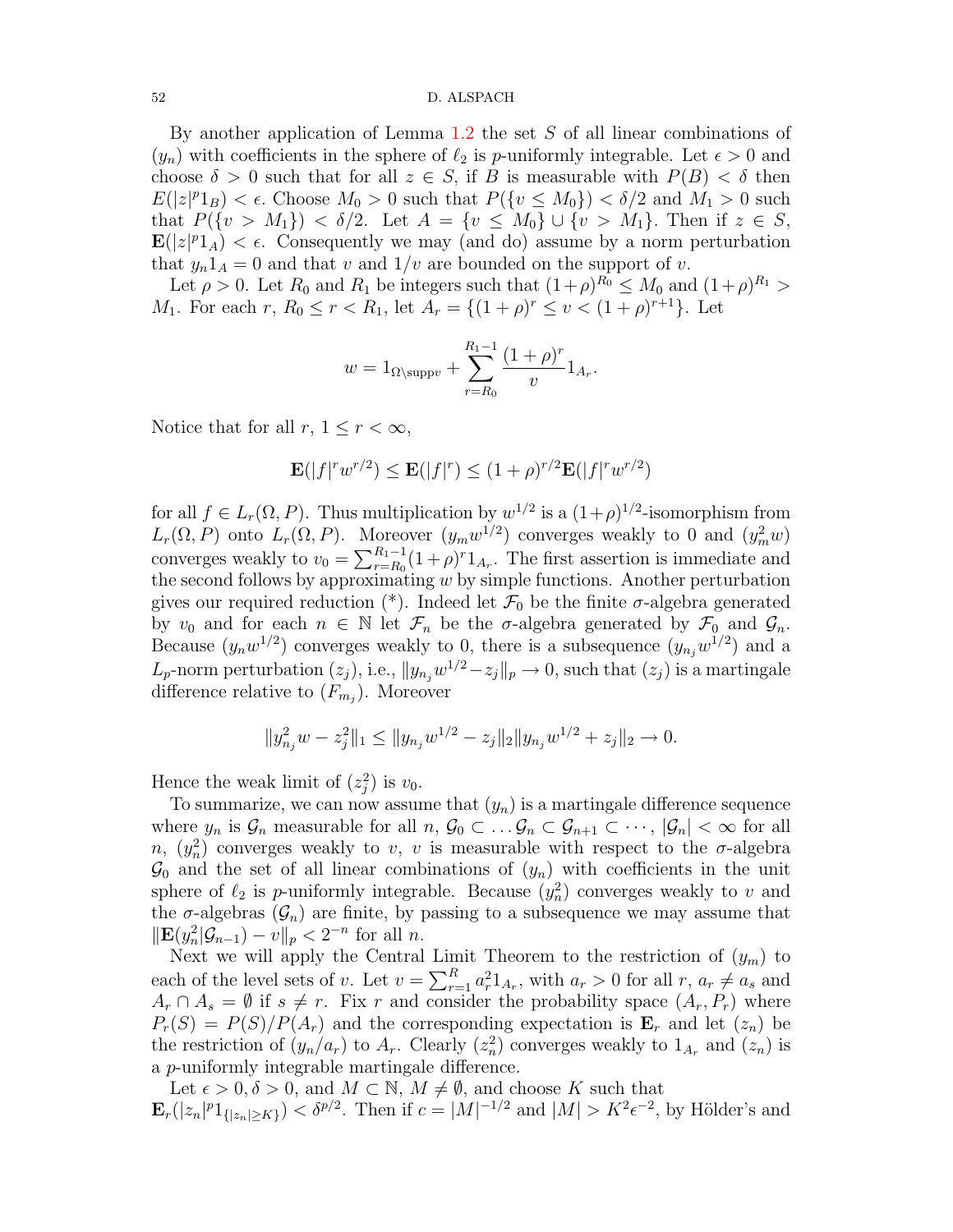Chebychev's inequalities

$$
\mathbf{E}_r(|cz_n|^2 1_{\{|cz_n|\geq \epsilon\}}) \leq c^2 (\mathbf{E}_r(|z_n|^p 1_{\{|cz_n|\geq \epsilon\}}))^{2/p} P_r(\{|cz_n|\geq \epsilon\})^{(p-2)/p} \leq
$$
  

$$
(\mathbf{E}_r(|z_n|^p 1_{\{|cz_n|\geq \epsilon\}}))^{2/p} c^p \epsilon^{-(p-2)} \mathbf{E}_r(|z_n|^p)^{(p-2)/p}
$$

and thus

$$
\sum_{n\in M} \mathbf{E}_r(|cz_n|^2 1_{\{|cz_n|\geq \epsilon\}}) < \delta|M||M|^{-p/2} \epsilon^{-(p-2)} \max_{n\in M} \mathbf{E}_r(|z_n|^p)^{(p-2)/p}.
$$

It follows that if  $(M_i)$  is a sequence of non empty subsets of N with max  $M_i$  <  $\min M_{j+1}$  and  $\lim_{j\to\infty} |M_j| = \infty$  then for every  $\epsilon > 0$ ,

$$
\sum_{n \in M_j} \mathbf{E}_r(|M_j|^{-1}|z_n|^2 1_{\{|M_j|^{-1/2}|z_n|\geq \epsilon\}}|\mathcal{G}_{n-1})
$$

converges in probability to 0. Thus the Lindeberg condition is satisfied.

Our assumption that  $\|\mathbf{E}(y_n^2|\mathcal{G}_{n-1}) - v\|_p < 2^{-n}$  for all n implies that

 $\sum_{n\in M_j} \mathbf{E}_r(y_n^2 | \mathcal{G}_{n-1})$  converges in probability,  $P_r$ , to 1. By the Central Limit Theorem  $|M_j|^{-1/2} \sum_{n \in M_j} z_n$  converges in distribution to  $\mathcal{N}(0, 1)$ .

Let  $w_j = |M_j|^{-1/2} \sum_{n \in M_j} z_n$  for all j. We claim that for any  $\epsilon_1 > 0$  there is a J such that if w is a linear combination of  $(w_j)_{j\geq J}$  with coefficients in the sphere of  $\ell_2$ , then  $(1+\epsilon_1)^{-1}\mathbf{E}_r(|g_r|^p) \leq \mathbf{E}_r(|w|^p) \leq (1+\epsilon_1)\mathbf{E}_r(|g_r|^p)$ . Here  $g_r$  is normally distributed with mean 0 and variance 1 on  $(\Omega, P_r)$ .

Suppose that for some  $\epsilon_0 > 0$  there is no such J. Then we can find a sequence  $(x_k)$  of linear combinations of  $(w_j)_{j\geq J_k}$  with coefficients in the sphere of  $\ell_2$ , max  $J_k < \min J_{k+1}$  and  $\epsilon_0$  such that

$$
(1+\epsilon_0)^{-1}\mathbf{E}_r(|g_r|^p) > \mathbf{E}_r(|x_k|^p)
$$

or

$$
\mathbf{E}_r(|x_k|^p) > (1+\epsilon_0)\mathbf{E}_r(|g_r|^p),
$$

for all k. Because  $(z_n)$  is p-uniformly integrable, so is  $(x_k)$ . The argument above shows that  $(x_k)$  converges in distribution to  $\mathcal{N}(0,1)$ . Thus  $\lim_{k\to\infty} \mathbf{E}_r(|x_k|^p) =$  $\mathbf{E}_r(|g_r|^p)$ , a contradiction.

There are only finitely many sets  $A_r$  in the representation of v as a simple function, so we can choose sets  $M_j$  and J as above so that  $(1 + \epsilon_1)^{-1} \mathbf{E}_r(|g_r|^p) \le$  $\mathbf{E}_r(|w|^p) \leq (1+\epsilon_1)\mathbf{E}_r(|g_r|^p)$  for all r and all linear combinations of  $(w_j)_{j\geq J}$  with coefficients in the sphere of  $\ell_2$ . Thus if  $u_j = |M_j|^{-1/2} \sum_{n \in M_j} y_n$  for  $j \geq J$  and u is a linear combination of  $(u_j)_{j\geq J}$  with coefficients in the sphere of  $\ell_2$ , then

$$
\sum_{r=1}^R (1+\epsilon_1)^{-1} a_r^p P(A_r) \mathbf{E}_r(|g_r|^p) \leq \sum_{r=1}^R \mathbf{E}(|u|^p 1_{A_r}) \leq \sum_{r=1}^R (1+\epsilon_1) a_r^p P(A_r) \mathbf{E}_r(|g_r|^p).
$$

The orthogonal projection from  $L_p$  onto the closed span of  $(u_j)_{j\geq J}$  is bounded by  $\sup\{\|u\|_p/\|u\|_2 : u \in [u_j : j \geq J]\} \leq (1+\epsilon_1)^{1/p} \|v\|_p \gamma_p$ . With a suitable choice of  $\epsilon_1$  the sequence  $(u_j/||u_j||_p)_{j\geq J}$  satisfies the conclusion of Theorem [1.3.](#page-1-1)